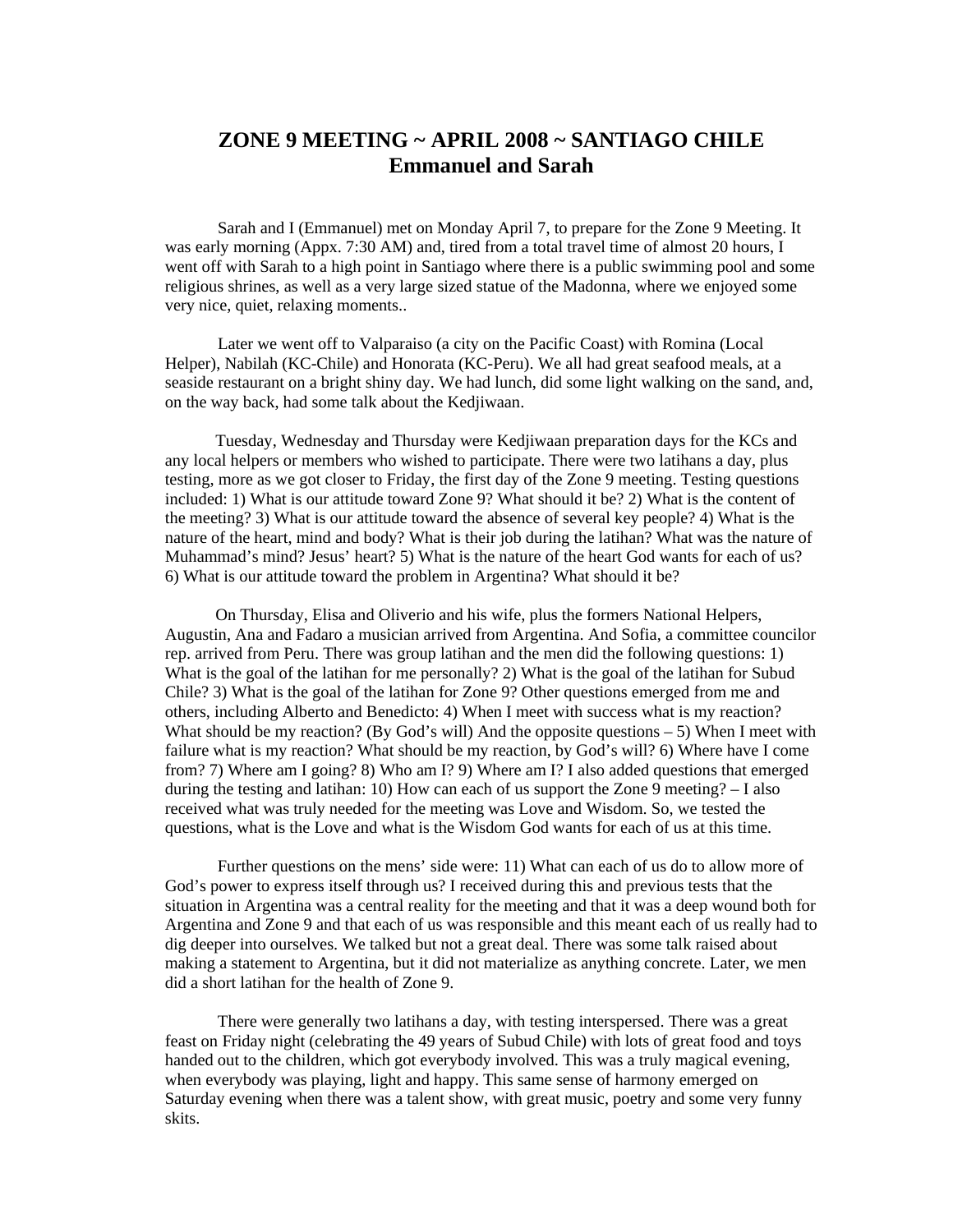On Saturday, after latihan and testing, there were three workshops, which ran simultaneously, with Sarah and I able to each be present in two of the three workshops. These were: 1) Wings workshop chaired by Susilowati, 2) Enterprise workshop chaired by Laksar and 3) a committee workshop chaired by Elisa.

Later on Sunday, Susilowati, Laksar and Sebastian (Zone 9 Website Master) gave very good and organized reports of what happened at the workshops. Susilowati mentioned that the Wings really needed the support of the Kedjiwaan and that we really needed to align ourselves with the Youth. There were great discussions and presentations. I was at the wings workshop when the youth wing was discussed. Four youth participated and it was a very useful discussion. It was agreed that without the youth, Subud has no future. The youth talked about what they most needed, which among other things was being able to hear the true experiences of the older generation in a way that would touch them. There was a lot of sharing and some future direction for testing. In the organization workshop, the Zone 9 website was discussed and the method / design for selecting the next Zone 9 site were discussed. These were the two workshops Emmanuel visited.

Some of the tests were: 1) What is the benefit to a group when the Wings are alive? 2) What is the benefit (or How is it) for a group when the committee and the kedjiwaan are coordinated? 3) What is the best format for the older generation to share our experience with the youth? 4) What are the practical things we can give the youth? 5) What must be the quality of our inner to be really active with the Wings?

In addition to these questions, the men on Sunday after latihan started with: Feel the correct state in which to be ready to receive something of value from Almighty God and we also tested: 6) Receive – how is our latihan when our surrender is correct, according to Almighty God. 7) What are the sins and errors for which I most need forgiveness at this time? Receive a latihan of forgiveness for these errors and sins. 8) Receive a latihan when we surrender our anxieties and fears to Almighty God. 9) What are the errors and sins for which we most need to be forgiven? Receive a latihan of forgiveness for these errors and sins. 10) Receive a latihan in which we are full of thanks and praise to Almighty God. 11) How is our trust in Almighty God at this time? 11A) How is it when have complete trust in Almighty God? 12) Each of us may have one or more people with whom we have difficult relations. What is and should be our attitude towards these people? 13) What is and should be our attitude in our communications with women? 14) What is the nature of brotherhood?

This was truly one of the nicest meetings I have been to thus far as an IH. There were many moments, lots of laughter, fun, good food, ping-pong, some very necessary personal testing and then the occasional odd strange tests, like -- What's the first question you will ask God after you die? (Most of us received – nothing...no question, just laughter and love.) There was a strong sense we were all equals, sharing this great gift together. And, lastly, to be so beautifully hosted at all times and to feel the connection, coordination, organization and love from and with people, was really quite nice and felt like 'real Subud.'

At the women side, the activities were very similar to the men with a slight difference, this because we had the opportunity to meet together with the men every day during kejiwaan work and share the test questions and the issues that we were interested in. So men and women could have similar work.

During the kejiwaan days we had the opportunity to meet with the local ladies helpers and we had a chat about helpers work and duty. We had some question in addition to the men